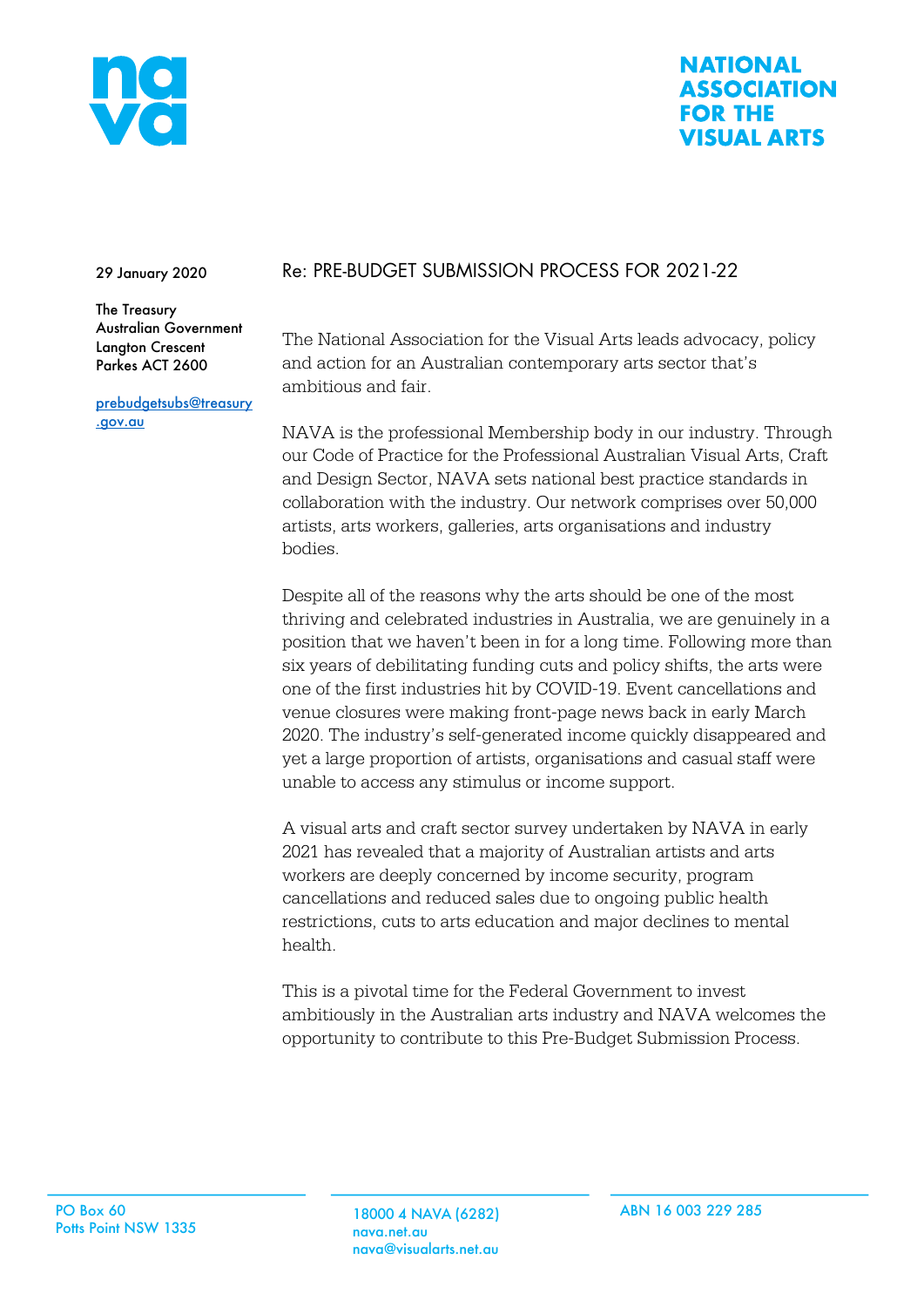# **CONTEXT**

The benefits of arts and culture to the social, cultural and economic wellbeing of Australian society cannot be understated. Arts and culture contribute to social cohesion and a higher quality of life. Art can improve the liveability of space, stimulate the imagination, reduce stress and depression, enhance problem-solving and communicate complex ideas. It also shapes our individual and collective identity, and understanding of what it means to be Australian, particularly in providing connections to this country's Aboriginal and Torres Strait Islander heritage.1

A survey conducted by the Australia Institute found that 73% of Australians agree that the arts have improved their mood and quality of life during the pandemic.<sup>2</sup> More than half of Australians agree that the pandemic has increased their appreciation for artists and other creative practitioners, including 14% who strongly agreed.3

Artists are incisive observers and creators of the culture around us. They are instrumental in shaping and communicating Australian identity while challenging present social, cultural and economic circumstances. Art can be a testing ground for experimental and alternative ideas, a medium through which underrepresented voices can be heard, and a site where community can be located.

Art is a vital pillar of Australia's national identity, and with adequate government support, this has the potential for greater international recognition. Australia could become a key location that attracts international artists, writers, dealers and curators seeking professional development and opportunities. Conversely, Australia could have the top selling artists and craftspeople, the most informed dealers, critical writers and curators with vision and integrity that are in demand internationally.

Artists are not hermetic or self-sufficient agents in their careers; instead, their practices collaborate with many sectors and disciplines. Increasingly artists' creative capabilities are having effect in very broad areas of public and private sector enterprise: in health; the environment; manufacturing and industry; urban development; object, industrial, graphic and fashion design; media and advertising. Indeed, their capacity for innovation is influencing almost every area of endeavour.

There are countless studies that demonstrate that training in the arts helps students develop crucial skills, including creativity, innovation, agility, intellectual curiosity, resourcefulness, exploratory thinking, communication, teamwork, problem solving, emotional judgement, professional ethics, global citizenship, entrepreneurship and the courage to take risks. These qualities are essential for the 21st century working environment. Further, Australians believe that when children are exposed to, and participate in, arts and culture they develop better self-esteem, self-expression, social and intellectual skills, and preparation for the future.<sup>4</sup>

Arts and culture are at the heart of our everyday lives. A strong arts industry is critical to Australia's future.

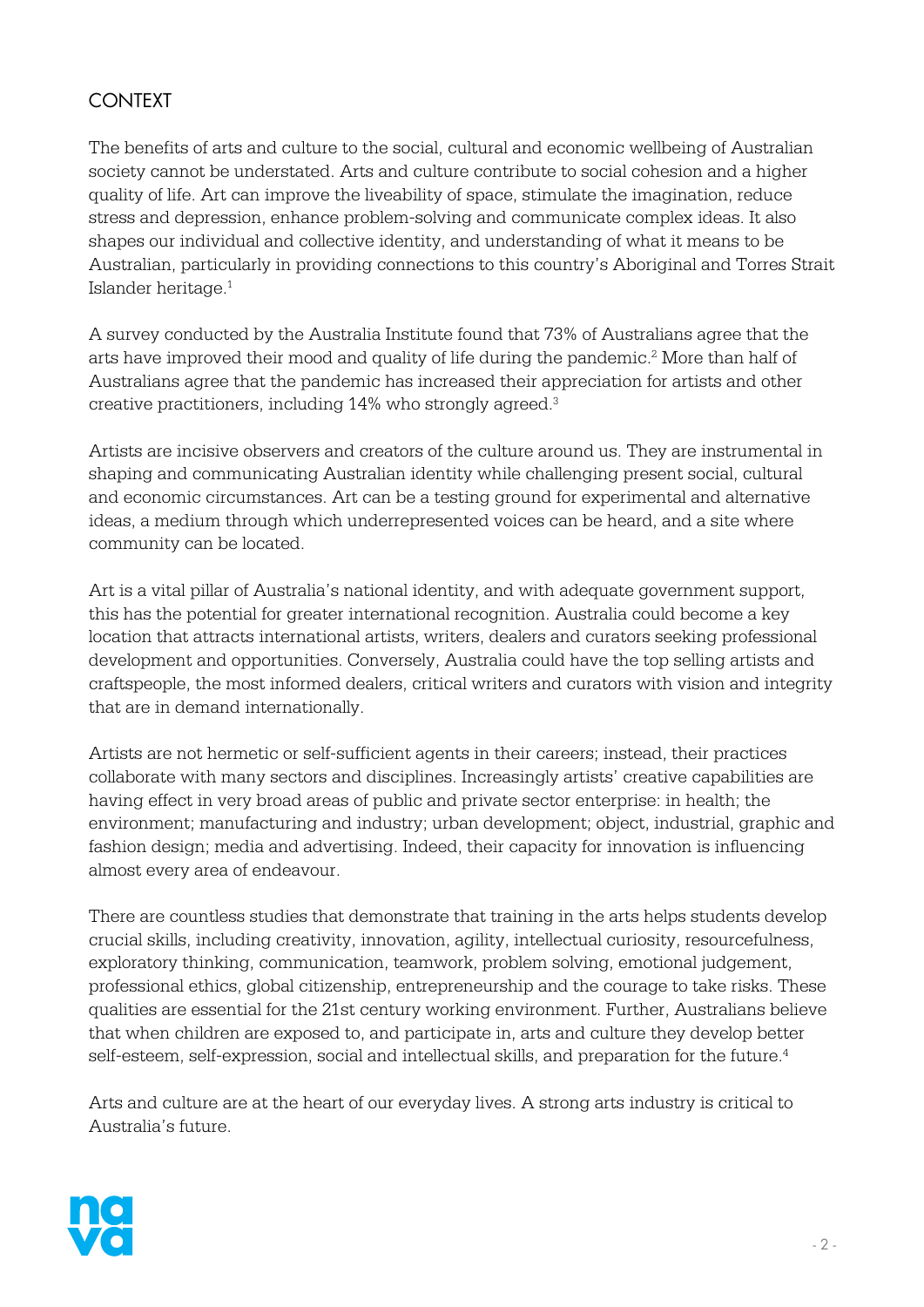# JOBS

On a 2016 Census basis, the creative and cultural industries in Australia employ 645,303 people, or 6% of the total Australian workforce.5 Within these industries, the arts and entertainment sectors employ 193,600 people (1.8% of the total workforce). This is four times the number of people employed by the coal mining industry.<sup>6</sup> Between 2011 and 2016, the number of people employed in creative occupations increased at double the rate of those in other occupations.7

For every million dollars in turnover, the arts industries produce nine jobs, which is far higher than more capital-intensive industries like construction, which produces about one job per million in turnover.<sup>8</sup> Women also make up 51% of the Australian arts industry workforce.<sup>9</sup>

The industry is incredibly diverse in its business models and highly employment-intensive, with a large proportion of expert workers employed casually. Only a small proportion of Australia's visual artists and craftspeople earn all of their income through their creative work alone; the rest work casually and part-time, in both arts- and non-arts-related work. 70% of those earning arts-related incomes work as teachers, including as casuals in the tertiary education sector. Many also work casually in hospitality.10 

Employment opportunities for Aboriginal and Torres Strait Islander people can be seen across the breadth of the arts sector; in literature, contemporary music, opera, in telling stories on stage and screen, and through visual art.<sup>11</sup> One in three First Nations people in remote Australia creatively participate in First Nations arts and almost one in ten earn income from the arts.<sup>12</sup>

Compared with other industries, the cultural and creative industries also have higher spillover effects into other industries in terms of total output, value-added and employment multipliers.13 One in two of Australians believe the arts build the creative skills that will be necessary for the future workforce.14

However, public policy and investment has not kept apace with industry growth and diversification. The application of fair industry standards declines under diminished funding. Organisations cannot prioritise the costs they perceive as obstructions to deliver policies on diversity, accessibility and good industry practice.

The numbers of visual artists and craft practitioners are declining, and so are their incomes<sup>15</sup>  $-$  both their overall incomes, which are 21% below the average wage,<sup>16</sup> and the incomes professional artists derive exclusively from creative work, which are well below the poverty line and have dropped 19% between 2009 and 2016.<sup>17</sup> First Nations arts participation rates declined between 2008 and 2014-15, driven predominantly by declines in remote Northern Territory and Queensland. This is a concerning trend given the importance of First Nations arts to cultural and economic sustainability, and community wellbeing.18

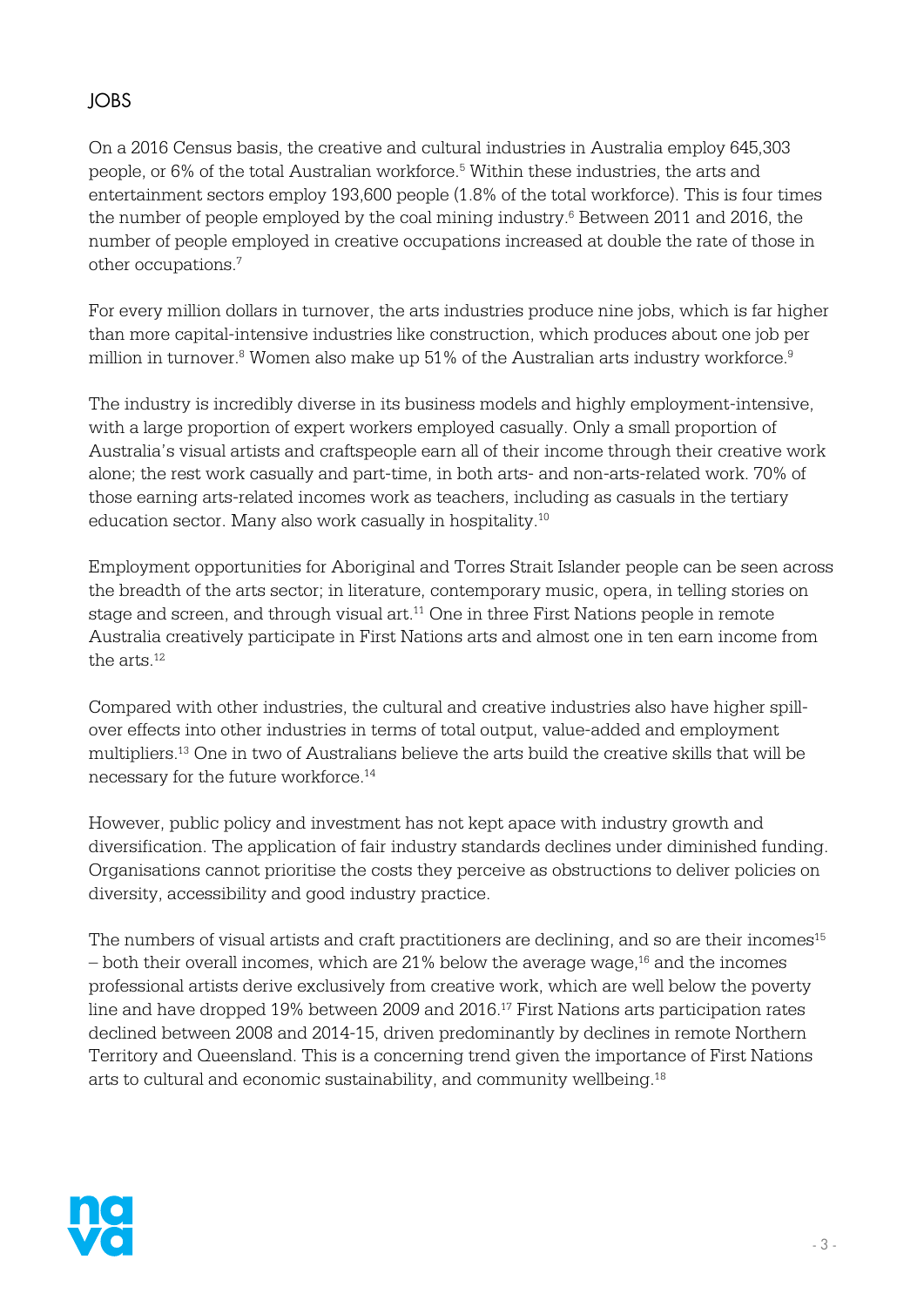Many artists are underpaid or work for free. This disparity is becoming increasingly abundant, as artists are often told that they will receive reward in the form of exposure, which would not be acceptable for other industries' workforces. Despite working longer, harder, and across more disciplinary areas<sup>19</sup> than ever before, more and more artists are living precariously,<sup>20</sup> with it taking longer for artists to become established.<sup>21</sup> In addition, the gender pay gap is worse in the arts than in any other industry.<sup>22</sup>

Arts organisations are doing it tougher than others; prior to COVID-19 they were recording the highest percentage of struggling organisations in any sector, and the lowest percentage of organisations that say they are in good financial health. <sup>23</sup> The increased pressures experienced by arts and culture organisations have led to declining numbers of full-time arts professionals and the casualisation of the sector's workforce. Arts professionals on average are paid a small fraction of average Australian earnings and are generally well below recommended industry rates. 24

In late 2020, many Australian universities began revealing numerous course and staffing cuts as well as proposals for more to come. The debilitating cuts being made at all universities are targeting the arts and studio-based learning in particular. The months leading to these difficult decisions have been a stressful and exhausting time for many as universities consider sweeping changes as part of their COVID-19 recovery plans at the cost of the livelihoods of hundreds of staff members.

The Higher Education Support Amendment Bill 2020 now makes it significantly more challenging and more expensive for people to study the arts at university. This is in spite of the Government's own statistical research that demonstrates that arts and humanities graduates are more employable than science and mathematics graduates. <sup>25</sup> The Australian Government's Bureau of Communications and Arts Research 2019 research report, Creative Skills for the Future Economy, reinforced the importance of creative skills for future economic outcomes. <sup>26</sup> The report, which analysed the skills and qualifications of people working in creative fields and how these may be used in the future, showed that businesses rely on \$87 billion worth of creative industry input for success, a figure that is growing rapidly. Creative skills, including original thought and innovation, are particularly sought-after and are likely to face even higher demand in the future workforce.

While artists and the industry create significant cultural and economic value, that value is not returned in cultural, nor economic terms. For a number of years, the Federal Budget has neglected the arts. The impact of this is concerning: declines in artists' incomes and career prospects, and worsening prospects for organisations' sustainability.

Recent research connects arts investment to innovative industry development for the future of work,<sup>27</sup> and offers investment opportunities that prepare Australia for the challenges ahead.

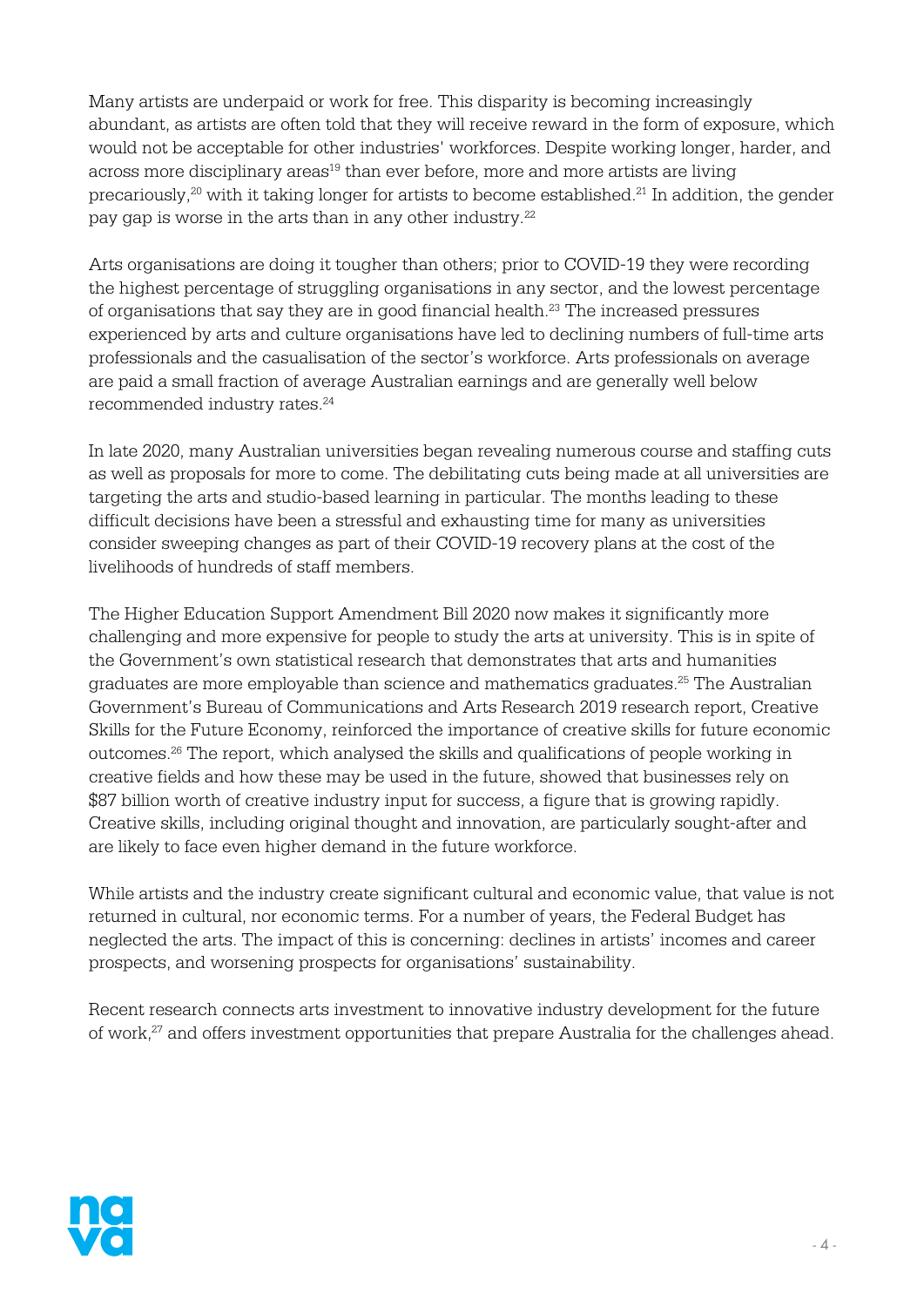## **GROWTH**

While the primary purpose of the arts is cultural, social and intellectual, they also contribute substantially to Australia's economy.

First Nations arts and culture makes a large contribution to the economy. It is estimated that the Aboriginal and Torres Strait Islander visual arts industry brings \$400 million to the economy each year.28 Further, Australia's First Nations tourism has an estimated value of \$8.4 billion annually, catering to 978,000 international visitors and 715,000 overnight domestic trips in the 2017/2018 financial year.<sup>29</sup> In 2018-2019, four Indigenous art fairs alone hosted more than 96,400 visitors, achieved more than \$5 million in art sales, featured work by more than 2,700 artists and made a combined estimated contribution of approximately \$20 million to their regional economies.<sup>30</sup>

The creative and cultural industries overall contributed \$111.7 billion to the economy in 2016- 17. This equated to 6.4% GDP and saw a 30% increase to 2008-09 according to the Australian Government Bureau of Communications and Arts Research.<sup>31</sup> These figures omit significant elements of the visual arts economy $32$  including the creation, exhibition and sale of contemporary art in public and commercial galleries, the secondary market of sales at auctions or through dealers, and the work of all Aboriginal Art Centres. The economic contribution of Australia's painters, sculptors, photographers, public artists and so many other contemporary practices has not been considered at all. So, while \$111.7bn, or 6.4% of GDP, sounds like a huge contribution, these figures actually underestimate the total value of the arts sector. In fact, the full size and scope of Australia's arts and cultural industry is unknown.

In 2014, the Australian Bureau of Statistics (ABS) ended its contribution to collecting culture, sport and recreation statistics following budget cuts. While likely to be underestimated, it was reported in 2018 that Australian households spend over \$6.5 billion annually on artsrelated goods and services.<sup>33</sup> Recent research from the Australia Council for the Arts shows us that 63% of Australians support public funding for the arts.<sup>34</sup> Arts and culture have also been successfully used to improve relations and trust between countries, leading to increased trade levels, investment and security.35

The quantitative evidence that illustrates the direct and indirect economic benefits is vast, albeit incomplete. For many years, there have been economists, researchers and various government departments publishing data and statistics that support the case for greater economic investment in the Australian creative and cultural industries.

Despite the evidence in favour of greater economic investment in arts and culture, there has been an 18.9% fall in the Australian Government's arts and cultural expenditure per capita across the past decade, $36$  a halving of the Regional Arts Fund, cutbacks and increased fees for arts education, successive cuts to our National Cultural Institutions, unclear and sometimes retrospective applications of efficiency dividends including to the Australia Council, as well as significant policy and funding disruptions. The long-term decline in funding per capita indicates investment has not kept pace with public demand and industry needs. This means

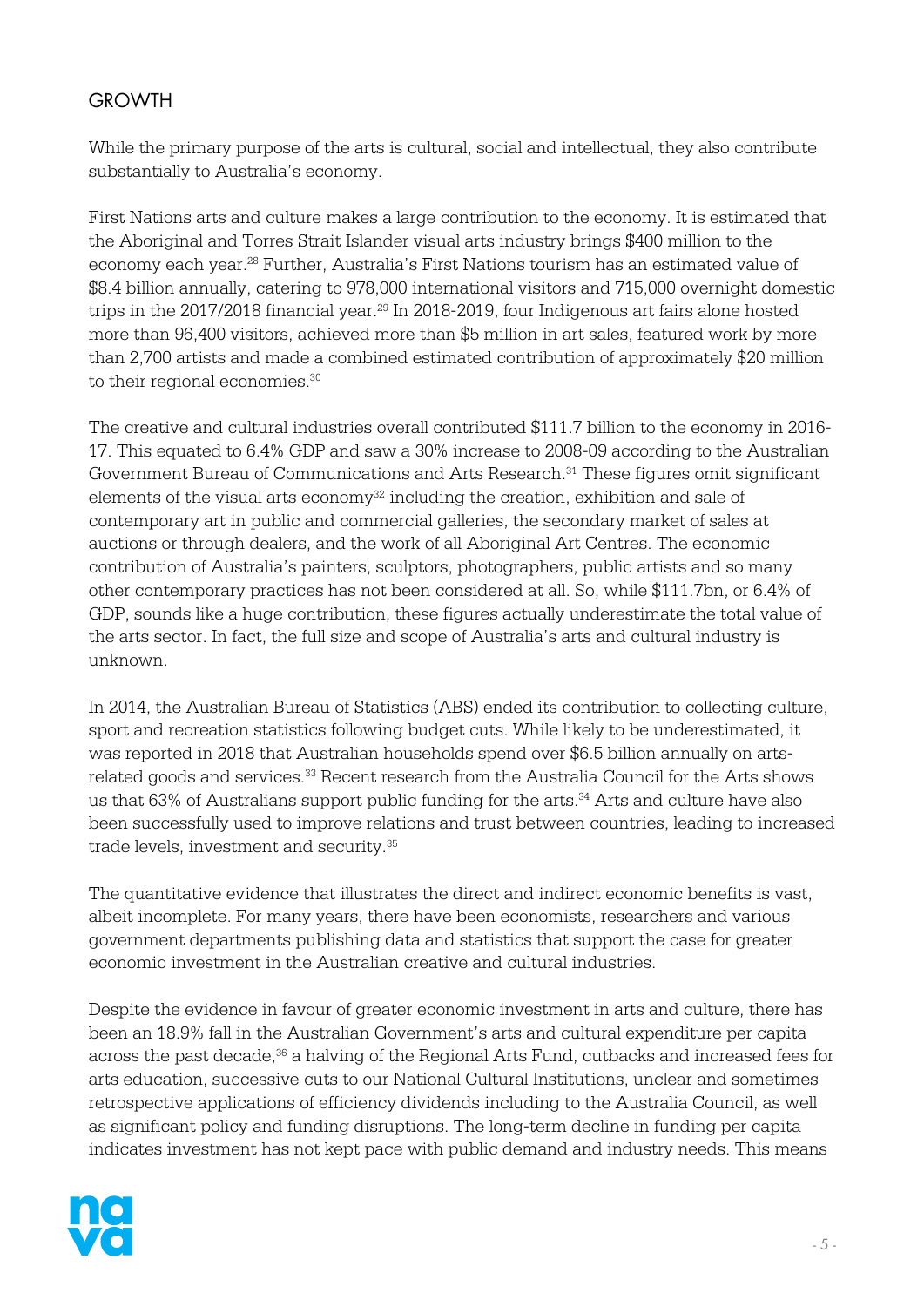that Australia's arts and cultural industries, sought after by Australians and overseas visitors every day, are at risk of perilous decline.

While Aboriginal Art Centre sales have been growing over the past eight years, average sales are still 12% lower than their peak in 2007–08.37 In some remote areas, income derived from art sales is the only source of non-government income. The potential for growth in this area continues to be stifled by the lack of laws protecting Indigenous Cultural Intellectual Property (ICIP). Despite numerous calls from the industry to end fake 'Indigenous' arts and craft being sold in Australia, the proliferation of art fraud continues to cheat First Nations artists and communities of income and other opportunities.

The 2011 changes to self-managed super funds (SMSFs) caused significant disruption and uncertainty to many artists. In the twelve months following the changes, the commercial art market was decimated, and artists' careers suffered – with First Nations artists disproportionately impacted. The majority of commercial galleries in Perth and Adelaide closed and the market suffered a \$200 million loss in that year. No strategy was put in place to deal with the direct impact this had on artists and communities, and the impact continues to be felt today.

# COVID-19

The COVID-19 pandemic is the most debilitating disruption to cultural life that most Australians have ever experienced. Event cancellations and venue closures were making front-page news back in early March 2020. The industry's self-generated income quickly disappeared and yet a large proportion of artists, organisations and casual staff were unable to access any stimulus or income support. This includes the hundreds of galleries and museums which are government or university owned and their thousands of staff. Meanwhile many artists found it near impossible to have their professional status as an artist recognised by Centrelink, despite the temporarily expanded eligibility criteria for sole traders and selfemployed people.

The disruption caused by COVID-19 on Aboriginal and Torres Strait Islander Art Centres was profound and immediate, with art sales dropping by more than 50% in some locations and communities.38 The economic impact is felt most by First Nation women artists, who produced around 79.8% of all artworks between 2016/17 and 2018/19.

Australia's leading economists, including the Government's own, identified the arts as the first hit and the worst hit by the coronavirus crisis:

• On 7 April 2020, ABS data showed that only 47% of arts and recreation services businesses were still trading, identifying it as the worst-hit industry while 90% continued to trade in the majority of other sectors;

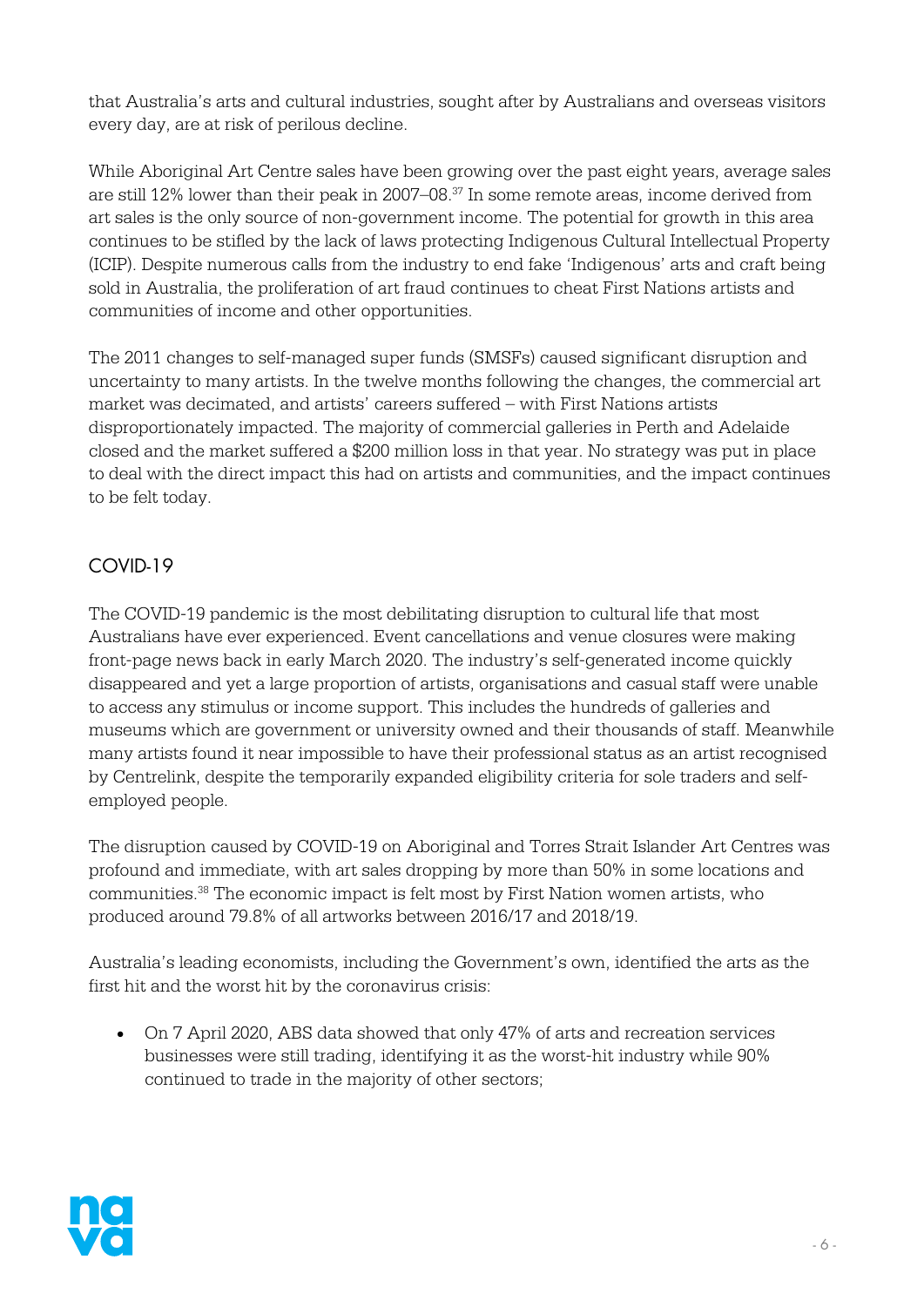- On 19 April 2020, the Grattan Institute projected a 75% employment downturn in the arts and recreation sector, with over 70% of businesses impacted, identifying it as the equal worst-impacted industry;
- On 29 April 2020, Deloitte Access Economics assessed a \$6.5bn hit over four months to wages and profits, identifying the creative industries as the second-worst impacted after accommodation and food services, and well ahead of mining, construction, professional services, manufacturing and retail;
- On 19 May 2020, the ABS released unemployment data showing that arts and recreation services had recorded the two biggest hits on payroll jobs in two Australian states and territories, and the second biggest hits across all others. Since 14 March 2020, payroll jobs in arts and recreation services decreased by 19.0%;
- On 17 October 2020, the ABS unemployment data showed arts and recreation services were still recording the second highest decline in payroll jobs behind accommodation and food services.

NAVA welcomed the Prime Minister's announcement of a \$160m industry package for the arts (plus \$90m in loans) in June 2020 as an important first step towards redressing the economic impact of COVID-19.39 Recent announcements from the Australian Government of a high-level Task Force as well RISE and Sustainability Fund recipients are incredibly helpful and valued. However, NAVA remains concerned that these initiatives do little to assist individual artists and rebuild many parts of the visual arts, craft and design sector, already weakened by exclusions from existing income support measures. With premature reductions to JobKeeper and JobSeeker, Australian artists and arts institutions are facing further devastating long-term losses.

Over four days this week in preparation for this Pre-Budget Submission, NAVA undertook a quick survey of the visual arts and craft sector. Over 90% of the 485 respondents said they were impacted by the ongoing COVID-19 public health restrictions, while 30% said they had been, or were going to be impacted by the latest reduction to the JobKeeper and JobSeeker payments or the upcoming end of these support payments. Almost 60% of respondents said their main concerns this year included income security, followed by program cancellations, postponements, or downscaling (58.3%), and cuts to art education (44.22%).

When asked about the longer-term impacts on them and/or their organisation, the answers were many and varied. Many expressed sincere fears over the uncertainty of the future, financial stresses, major declines in mental health, restricted earning capacity and limited job prospects, organisational and sole trader economic survival, reduced ability to continue art practice due to income insecurity and no superannuation, the expenses and time consumption associated with digitisation and presenting art safely, and several feared poverty and homelessness.

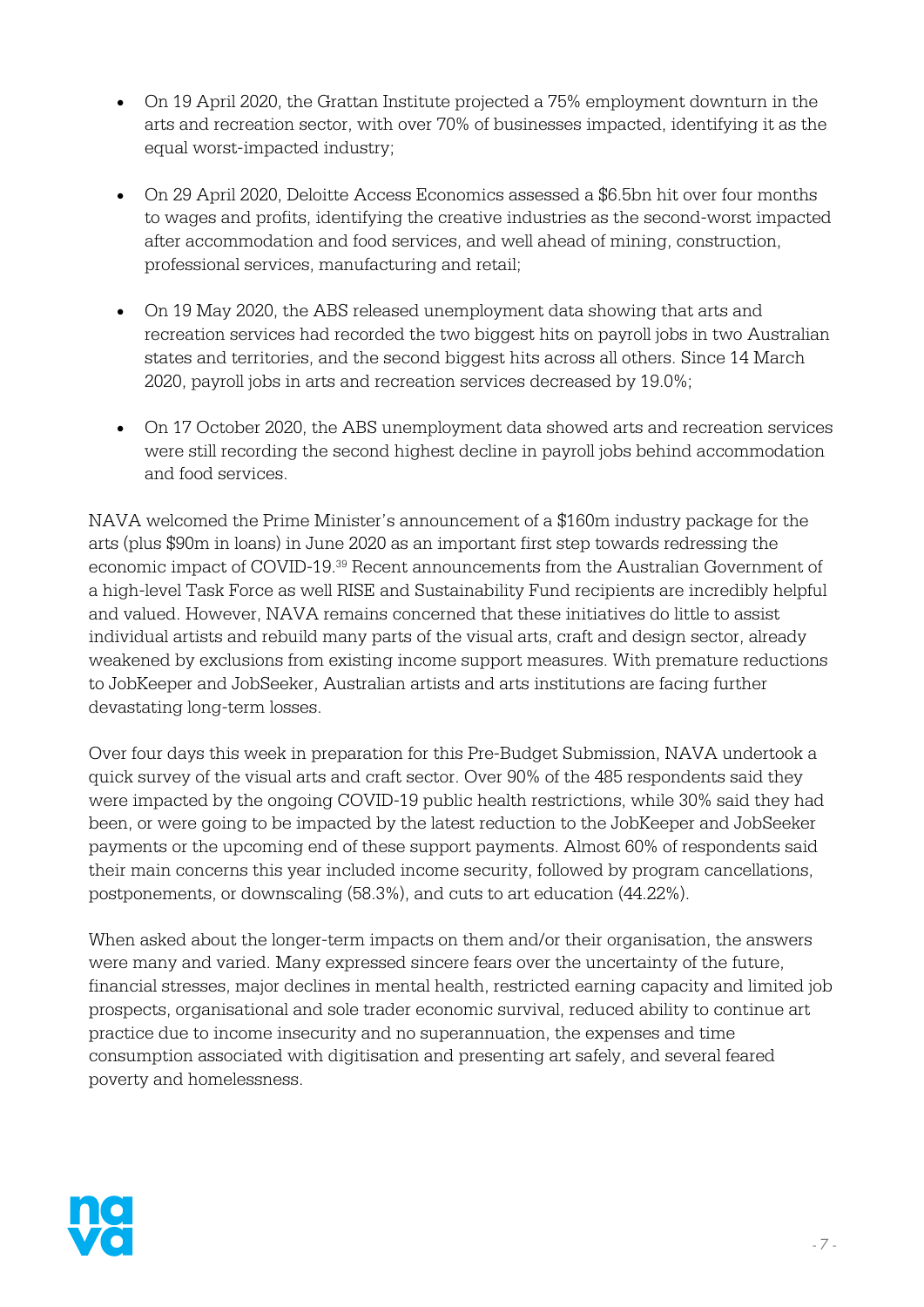# SAMPLE OF NAVA SURVEY RESPONDENTS - JANUARY 2021

I now have no livelihood. The projects that were cancelled in 2020 have left me with a huge debt. The majority of my income comes from making art for festivals and events both internationally and nationally. All the annual events I would normally work for have been cancelled and I am unable to travel to the destinations these festivals and events took place. Sales and commissions of my personal artwork has also dried up due to my inability to travel and people spending less money on art over the year. The added competition for jobs due to lack of employment has also meant people are undercutting each other and this is not sustainable for me. I have already had to sell most of my assets to survive the year. I have nothing left.

My art practice has suffered. I can't afford a studio and can't make living expenses with my one remaining paid gig anymore. I haven't been able to draw and have been focussed on applying for jobs that I am not qualified for, to keep Centrelink happy. Damaging my reputation with these organisations and demoralising myself as I go.

COVID-19 saw the closure of the only commercial contemporary gallery in my region, this gallery was my main source of regular income for over 10 years. The future is more uncertain than it has ever been.

Most paintings are sold at exhibition openings, but because of COVID restrictions openings are either banned or severely reduced in numbers. It is very hard to sell at the moment and I can't make ends meet.

We are an Aboriginal Art Centre and gallery that is a part of a larger Aboriginal owned & directed organisation. We have been identified as an essential service within that organisation and therefore continue to run our studio (Covid safe) by having artists on a roster. We are unable to open our gallery to the public when the artists are present. We have moved to online sales but our sales are down dramatically. We have lost revenue, lost momentum, lost cohesion, and have high staff burnout.

The restrictions have impacted programming, visitation and our capacity to make plans. This has a real cost implication for the organisation. It has also impacted artist travel, exhibition installation, public programs and performances. The end of JobKeeper payment will impact casual employees who are engaged by our gallery. As opportunities across the sector continue to decline, we may see a loss of skills and expertise across the sector as people engaged in casual work have to make alternative decisions about their employment.

As a sole trader who runs events with creative businesses - hiring arts contractors over employees in the past, I have not been eligible for the non-competitive business funding and have been seen as 'too business' for arts grants, and 'too creative' for business grants. There are quite a few smaller arts or creative businesses like mine that are falling through the cracks here. With ongoing restrictions and concerns impacting client confidence in ticket sales, and reductions now in JobKeeper, I will be forced soon - after 20 years in business *-* to close my doors and register as unemployed.

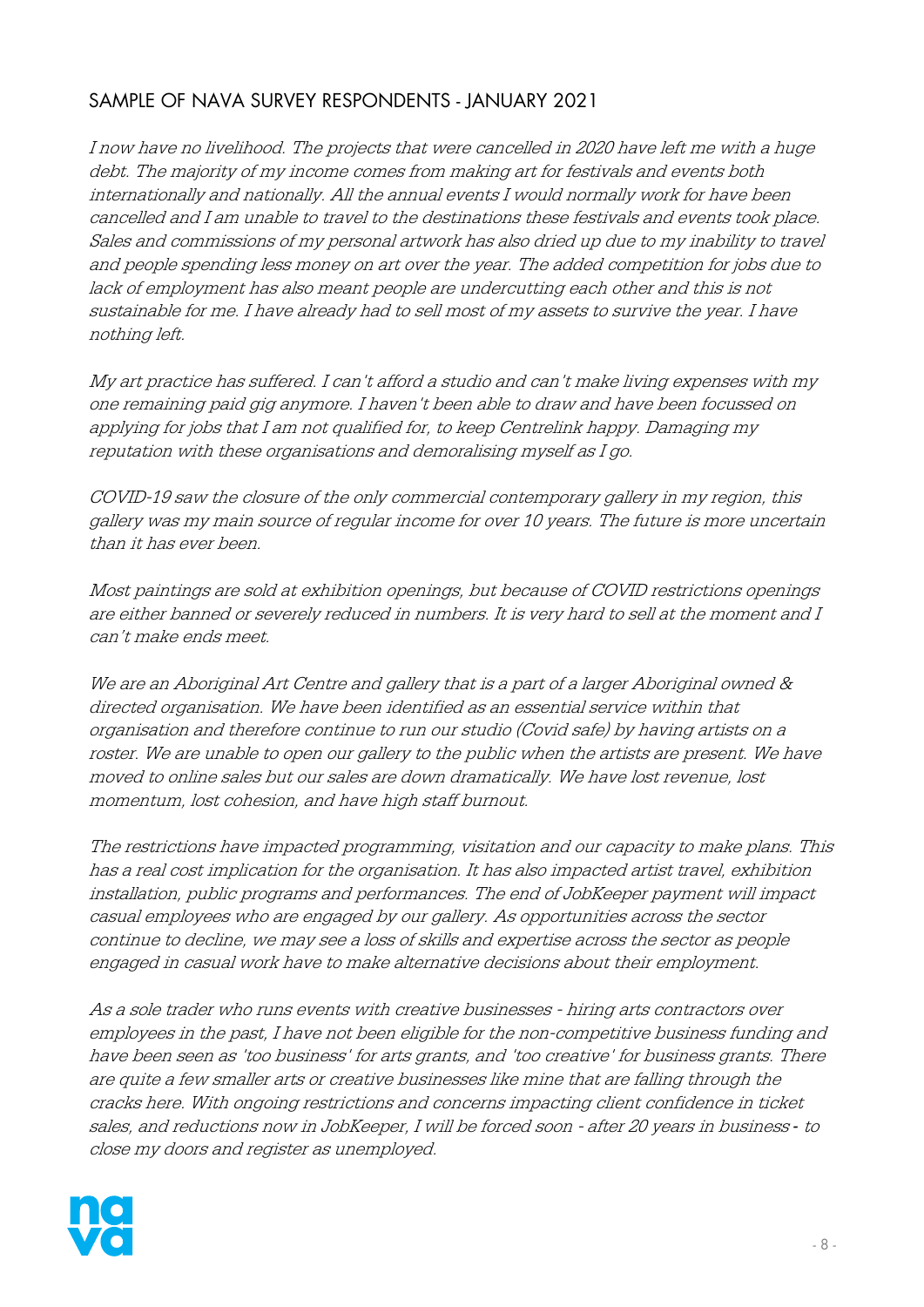## INVESTMENT PRIORITIES

- Extend JobKeeper and JobSeeker payments until the end of the year and open eligibility to those who had previously missed out, noting that continued public health restrictions such as closures and capacity limits have a very real impact on artists and arts organisations' ability to recoup the losses of 2020 and 2021;
- Invest in the Indigenous Art Code as recommended by the Parliamentary Inquiry on Inauthentic 'Aboriginal-style' art and introduce enforceable standards to shut down the market of fake Indigenous art that denies First Nations artists income and other opportunities;
- Invest in a national First Nations body a National Indigenous Arts and Cultural Authority (NIACA) or otherwise, with the autonomy and self-determined expertise to advise governments, consult on current and future needs, and determine areas of focus and priority;
- Invest an additional \$32 million in the Australia Council's budget:
	- o \$2 million to top up repurposed Australia Council funds for new sector-led initiatives to support the recovery of Australia's cultural and creative industries (Re-imagine);
	- o \$5 million to top up repurposed Australia Council funds to provide immediate relief to the Australian arts sector (Resilience);
	- o \$7 million to top up the Four-Year Funding program and invest in the nation's industry-leading organisations to boost the sector's capacity;
	- o \$8 million to top up the Project Funding program to propel the work of individual artists and small-to-medium organisations, thus driving the sector's innovation;
	- o \$5 million to support specific sector research and development initiatives, identifying and leading the trends that build long-term success;
	- o \$5 million to allocate across all funding programs and redress the impacts of past cuts, to ensure that the record-low success rate can once again meet international benchmarks and excellent work doesn't miss out on being experienced by Australian and international audiences;
- Eliminate the efficiency dividend on the Australia Council and the National Cultural Institutions;
- Double the Regional Arts Fund. Invest an additional \$2.5 million:
	- o The Regional Arts Fund was halved back in 2008, dropping from \$22 million to today's \$13.8 million over four years. Success rates have declined while our regions continue to grow. Investment here will have transformative impacts on regional development;
- Reverse the increase of fees for arts and humanities degrees, noting employment outcomes and earning prospects are recorded to be higher than those of science and maths graduates, and ensures access to culture which will guarantee new cultural

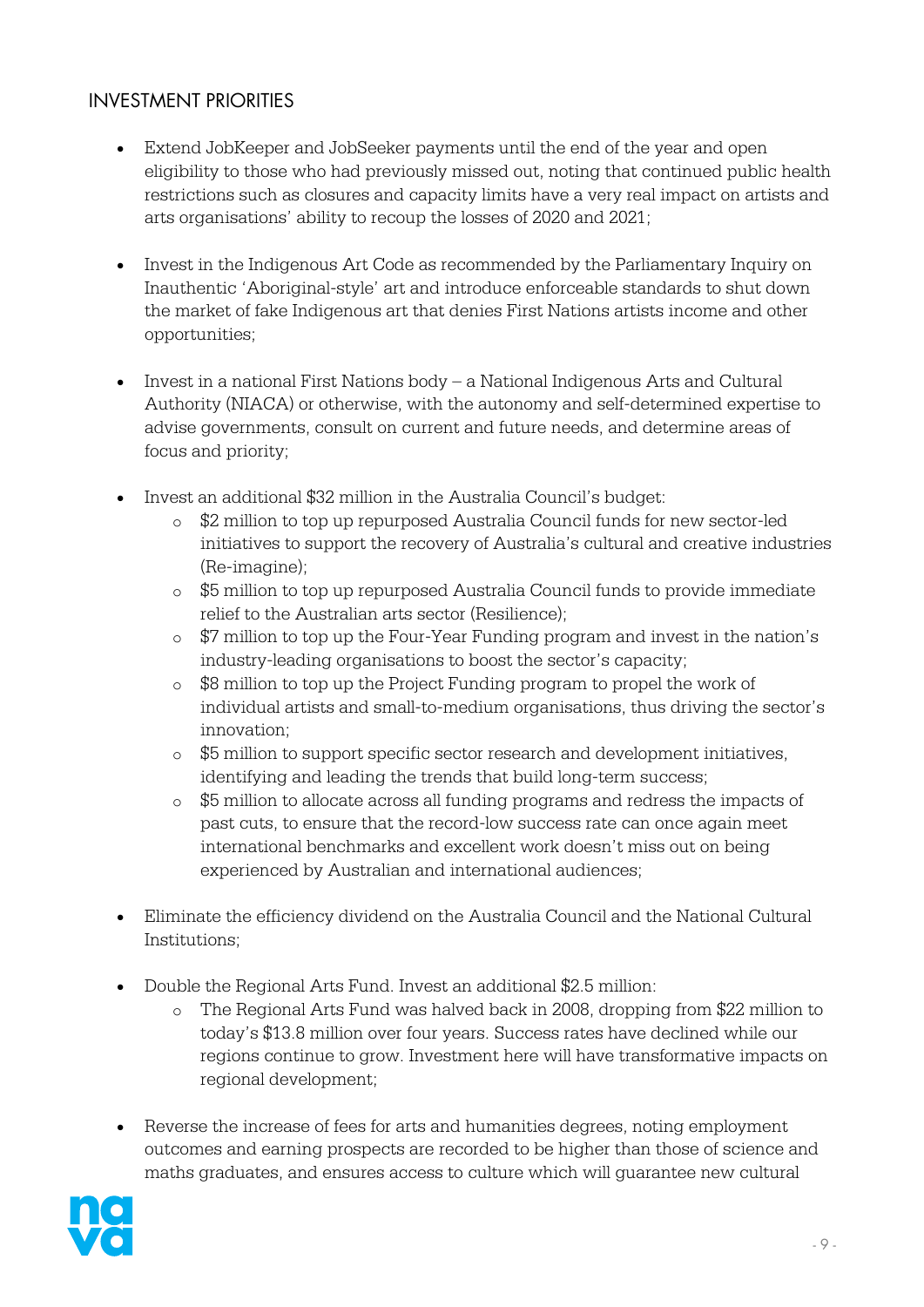voices in this moment of recovery;

- Harmonise income averaging arrangements between the ATO and Centrelink to ensure that artists receiving JobSeeker or other benefits do not risk jeopardising their income support if they receive funds that are targeted at creative production purposes – especially funds that are being made available specifically for the creation of work during the COVID-19 crisis – Centrelink should adopt an annual averaging process aligned with the ATO Tax Ruling: carrying on business as a professional artist. This will ensure that funds or grants received will not be treated by Centrelink as income that contributes to living expenses;
- Introduce tax exemptions for philanthropic art prizes, awards and government grants to recognise that artists incomes are often low and winning awards, prizes and grants is a rare;
- Introduce tax incentives which promote the purchase of work by living Australian artists;
- Reform tax laws so leaving a rental property vacant is no longer a better option for landlords than renting it out at a reduced rate. This will assist artists and creative businesses to take up tenancies in the increased number of vacant offices and buildings across Australia;
- NAVA endorses the submission from our colleagues at A New Approach in which they recommend a targeted industry package in the 2021-22 Federal Budget to pilot and/or scale-up digitally-rich, 'antifragile' business models suitable for a with-COVID environment for the arts.

# FURTHER RECOMMENDATIONS

- Develop a national arts policy or plan with a set of strategies for fostering the arts ethically, strategically and ambitiously through increased funding and programs;
- Conduct comprehensive research to improve understanding of the full scale and scope of the arts sector. Use artform definitions that align with the realities of the industry;
- Introduce a cultural and creative industries satellite account via the Australian Bureau of Statistics. This should be done every year as it is for tourism;
- Introduce additional questions to the Census under Income and Work and Unpaid Work to improve our understanding of the numbers of artists and creative practitioners in Australia. Prioritise the gathering of data on creative practice, hours worked, and creative and cultural output, capturing more than just the one professional activity;
- Ensure affordable spaces for artists are included in urban and regional master planning;

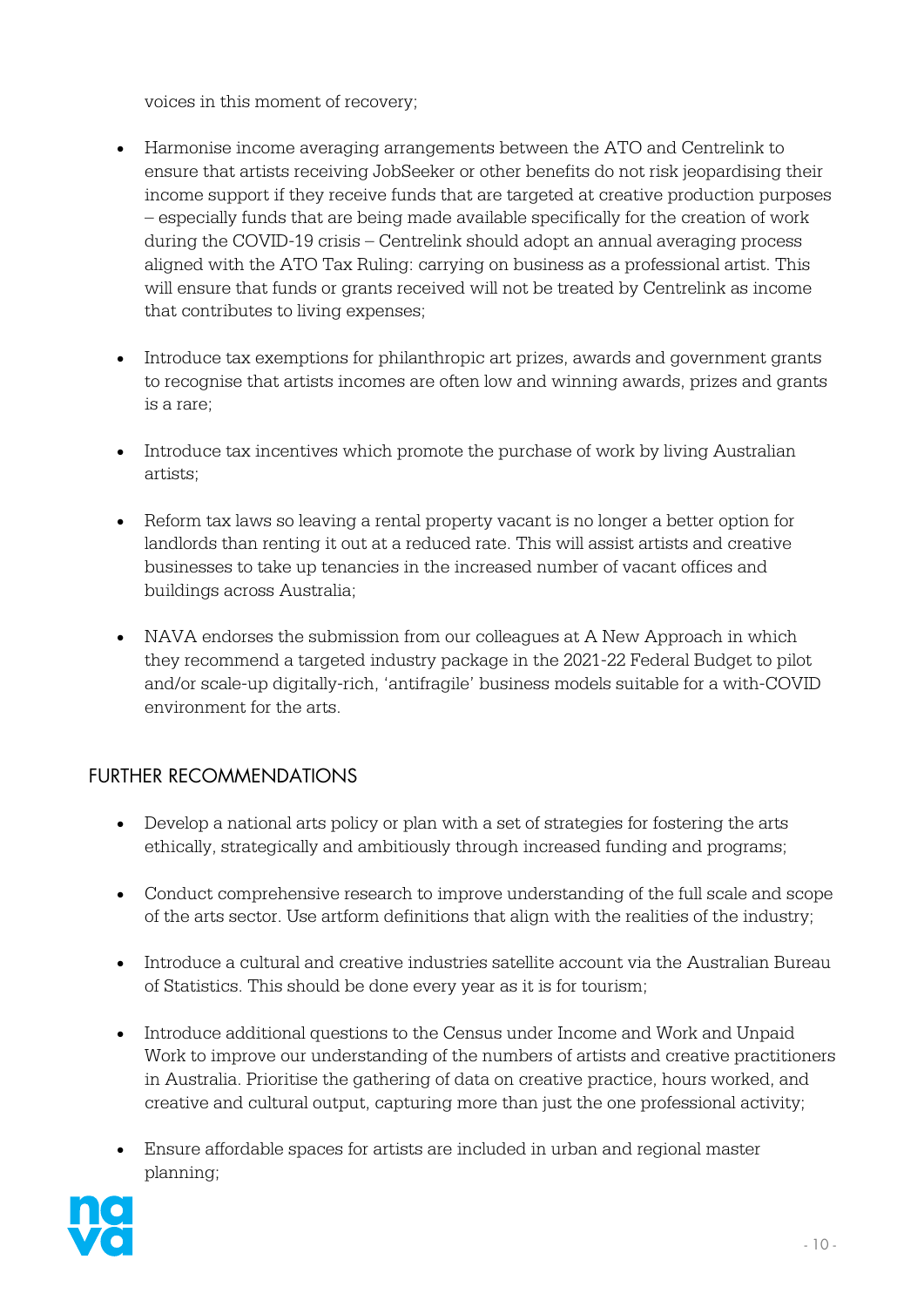- Reverse the superannuation changes that have devastated the market and ensure that investors need not put artworks in storage;
- Amend the Superannuation Guarantee (Administration) Act 1992 (Cth) by changing the word "display" to "exhibition" in Section 12(8)(a), expanding definitions to align with contemporary standards. Paragraph 84 of SGR 2005/1 is deleted to remove the anachronistic ruling that a painter does not perform or present an exhibition;
- Continue the Artists Resale Royalty regime without any diminution of its benefits paid to artists;
- Mandate the payment of artists' fees and copyright license fees as a condition of public funding. These should be paid at the art industry rates recommended in the NAVA Code of Practice (or other art-form equivalent);
- Retain the current 'fair dealing' regime to ensure that the financial and moral rights of intellectual property creators are protected;
- Implement copyright, design registration and patent legislation that provides an accessible and affordable regime of protection for craftspeople and designers against exploitation of their ideas, and unauthorised use or replication of their work;
- Implement and match service organisations policy priorities and ensure they are able to access dedicated funding that recognises this key industry development partnership;
- Promote policies that strengthen the independent or small-to-medium arts sector and recognises it as the engine room for the arts;
- Provide secure affordable, high-quality in-depth education for their profession through choice from a breadth of offerings at university arts schools and TAFEs which reflect the scope of what is needed to practice in any medium or a range of mediums across the disciplines;
- Ensure all students studying arts and creative courses at TAFE and Universities are eligible for student loans such as Fee Help and student support payments such as Youth Allowance;
- Implement all recommendations from the Senate Inquiry into the Impact of the 2014 and 2015 Commonwealth Budget decisions on the Arts, with a priority on evidencebased arts policies and indexed public funding at appropriate levels, taking the 2013 level as a baseline.

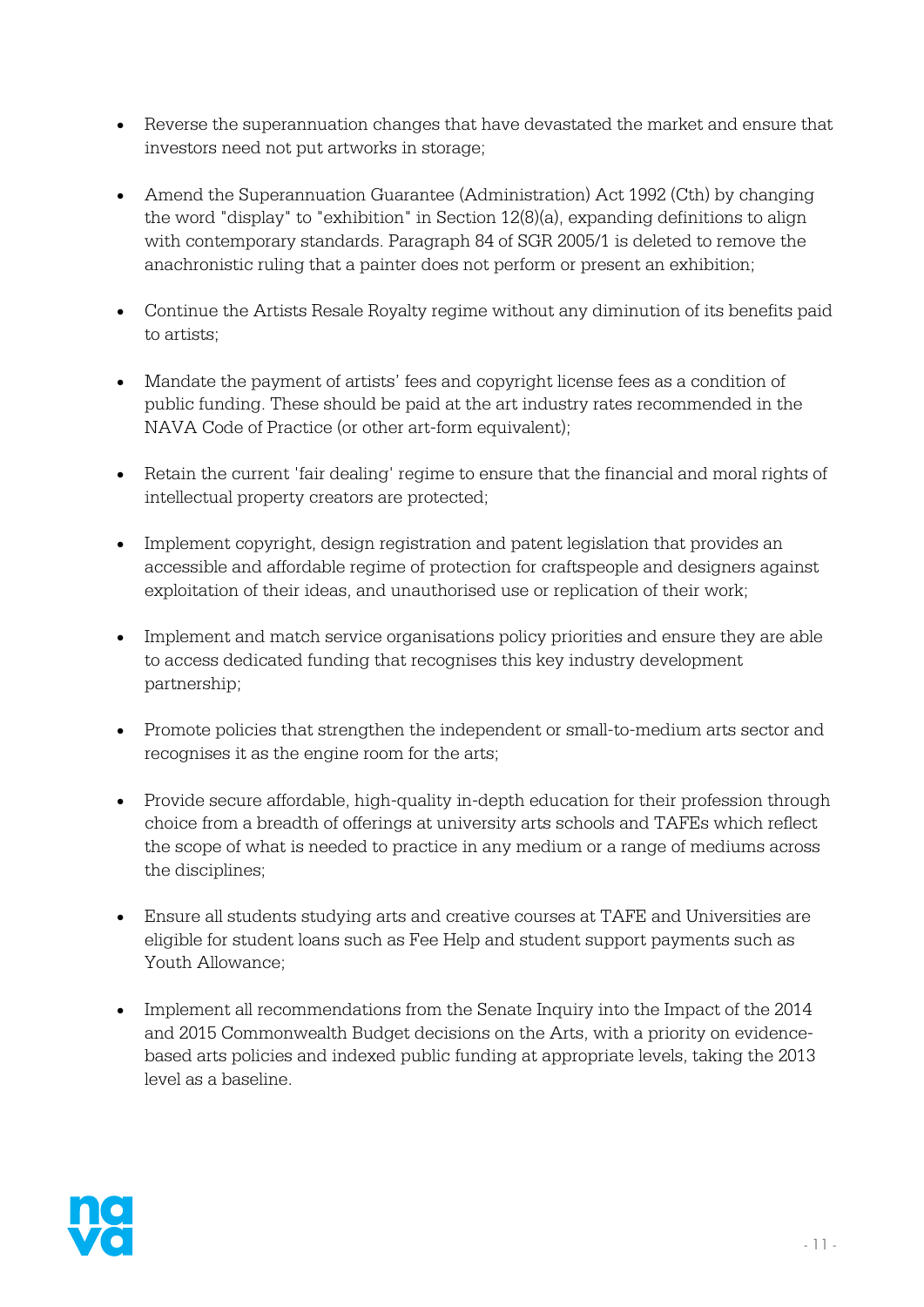The Australian visual arts sector is in dire need of assistance. Greater investment in the arts is needed at a federal level, not only to assist survival through this crisis, but to enable this industry to thrive.

As demonstrated earlier in this submission, the arts sector is one of the most effective industry targets for successful economic stimulus. This is the time when we need to be investing in pathways that strengthen the creative economy, not just adventurously, but fairly and equitably too.

In this year's Budget, NAVA urges the Government to preference the majority of Australians who believe that arts and culture should be financially supported.<sup>40</sup>

Please do not hesitate to contact me for any further information I can provide. 

Sincerely,

Penelope Benton Acting CEO

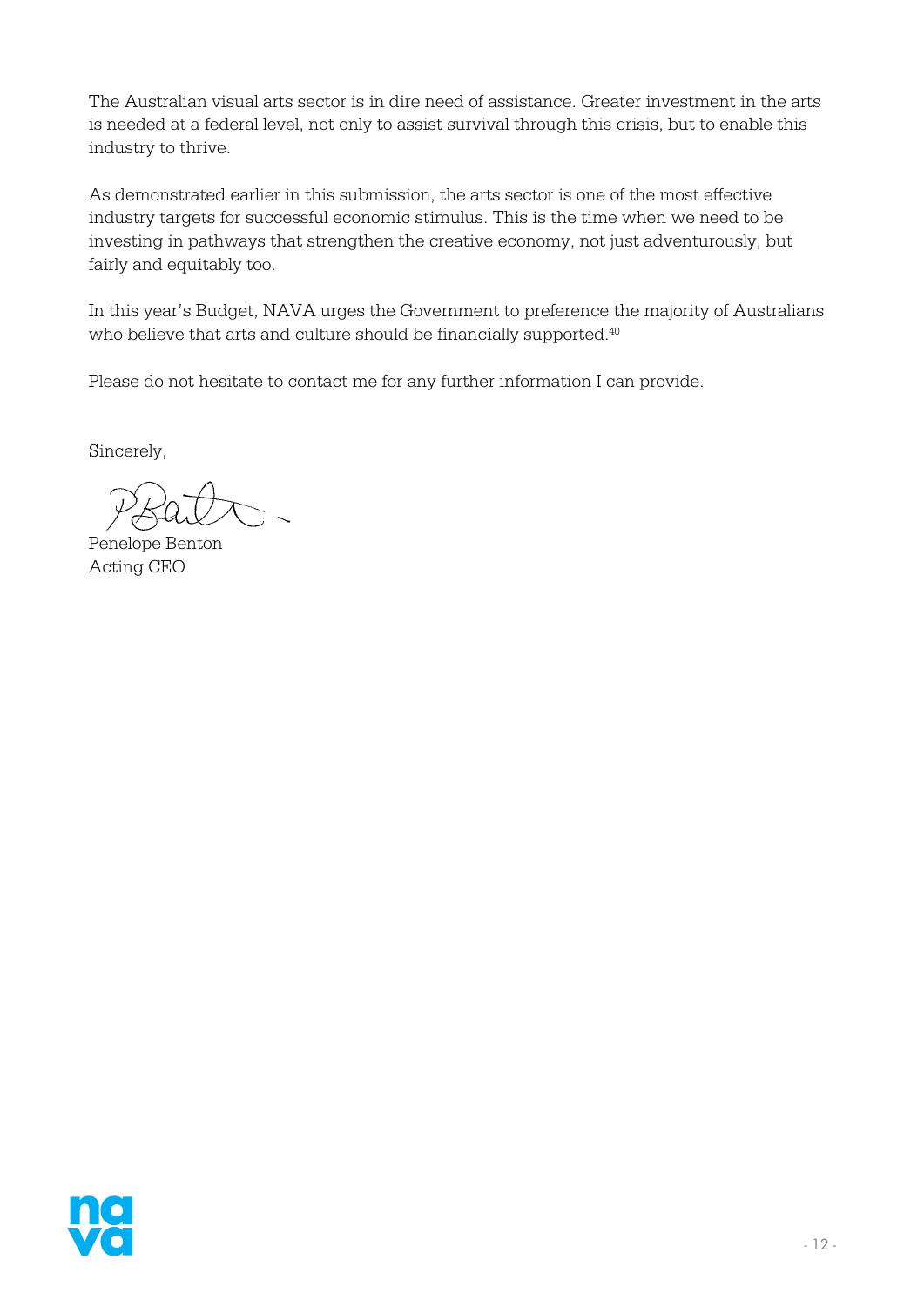#### **REFERENCES**

- https://www.infrastructureaustralia.gov.au/sites/default/files/2019-08/Australian%20Infrastructure%20Audit%202019%20- %206.%20Social%20Infrastructure.pdf
- https://www.tai.org.au/content/most-australians-want-government-lifeline-creative-industries
- https://www.tai.org.au/content/most-australians-want-government-lifeline-creative-industries
- https://www.humanities.org.au/new-approach/report3/
- https://www.communications.gov.au/departmental-news/characteristics-employment-and-business-activity-cultural-and-creative-sectors
- https://www.humanities.org.au/new-approach/report5 and https://www.communications.gov.au/departmental-news/characteristicsemployment-and-business-activity-cultural-and-creative-sectors

https://www.communications.gov.au/departmental-news/creative-skills-future-economy

- https://www.tai.org.au/content/background-brief-economic-importance-arts-and-entertainment-sector
- https://www.tai.org.au/content/background-brief-economic-importance-arts-and-entertainment-sector
- https://www.australiacouncil.gov.au/workspace/uploads/files/making-art-work-throsby-report-5a05106d0bb69.pdf
- https://www.aph.gov.au/DocumentStore.ashx?id=cdfaf9f1-0bfc-430e-8925-4112410c6b92&subId=675287
- https://www.australiacouncil.gov.au/research/living-culture/
- https://www.humanities.org.au/wp-content/uploads/2020/09/ANA-InsightReportFive-WorkingPaper.pdf
- https://www.australiacouncil.gov.au/news/media-centre/media-releases/Creating-Our-Future-arts-and-creativity-increasingly-importantto-all-Australians/

https://www.australiacouncil.gov.au/research/making-art-work/

- https://www.australiacouncil.gov.au/workspace/uploads/files/making-art-work-companion-repo-5a05105696225.pdf
- https://www.australiacouncil.gov.au/workspace/uploads/files/making-art-work-companion-repo-5a05105696225.pdf
- https://www.australiacouncil.gov.au/research/living-culture/
- https://www.australiacouncil.gov.au/workspace/uploads/files/making-art-work-companion-repo-5a05105696225.pdf
- https://frieze.com/article/why-artists-are-struggling-make-living-their-art-and-activists-fighting-back
- https://www.australiacouncil.gov.au/workspace/uploads/files/making-art-work-companion-repo-5a05105696225.pdf
- https://www.australiacouncil.gov.au/workspace/uploads/files/making-art-work-companion-repo-5a05105696225.pdf
- https://www.australiacouncil.gov.au/research/arts-and-culture-governance-report
- <sup>24</sup> https://visualarts.net.au/media/uploads/files/S2M\_Report\_NAVA2017\_1.pdf
- https://www.qilt.edu.au/docs/default-source/gos-reports/2019-gos/2019-gos-national-report.pdf
- https://www.communications.gov.au/publications/creative-skills-future-economy
- https://visualarts.net.au/news-opinion/2020/breaking-its-now-harder-and-more-expensive-people-study-arts-and-creative-practicesuniversity/
- https://www.sbs.com.au/nitv/article/2018/10/09/racism-media-provides-blockage-indigenous-prosperity-digital-economy
- https://www.australiacouncil.gov.au/research/wp-content/uploads/2020/02/Domestic-Arts-Tourism-research-report-PDF.pdf
- https://www.aph.gov.au/DocumentStore.ashx?id=cdfaf9f1-0bfc-430e-8925-4112410c6b92&subId=675287
- https://www.communications.gov.au/departmental-news/economic-value-cultural-and-creative-activity
- https://visualarts.net.au/news-opinion/2019/industry-spotlight-policy-expectations-australias-arts-experts/